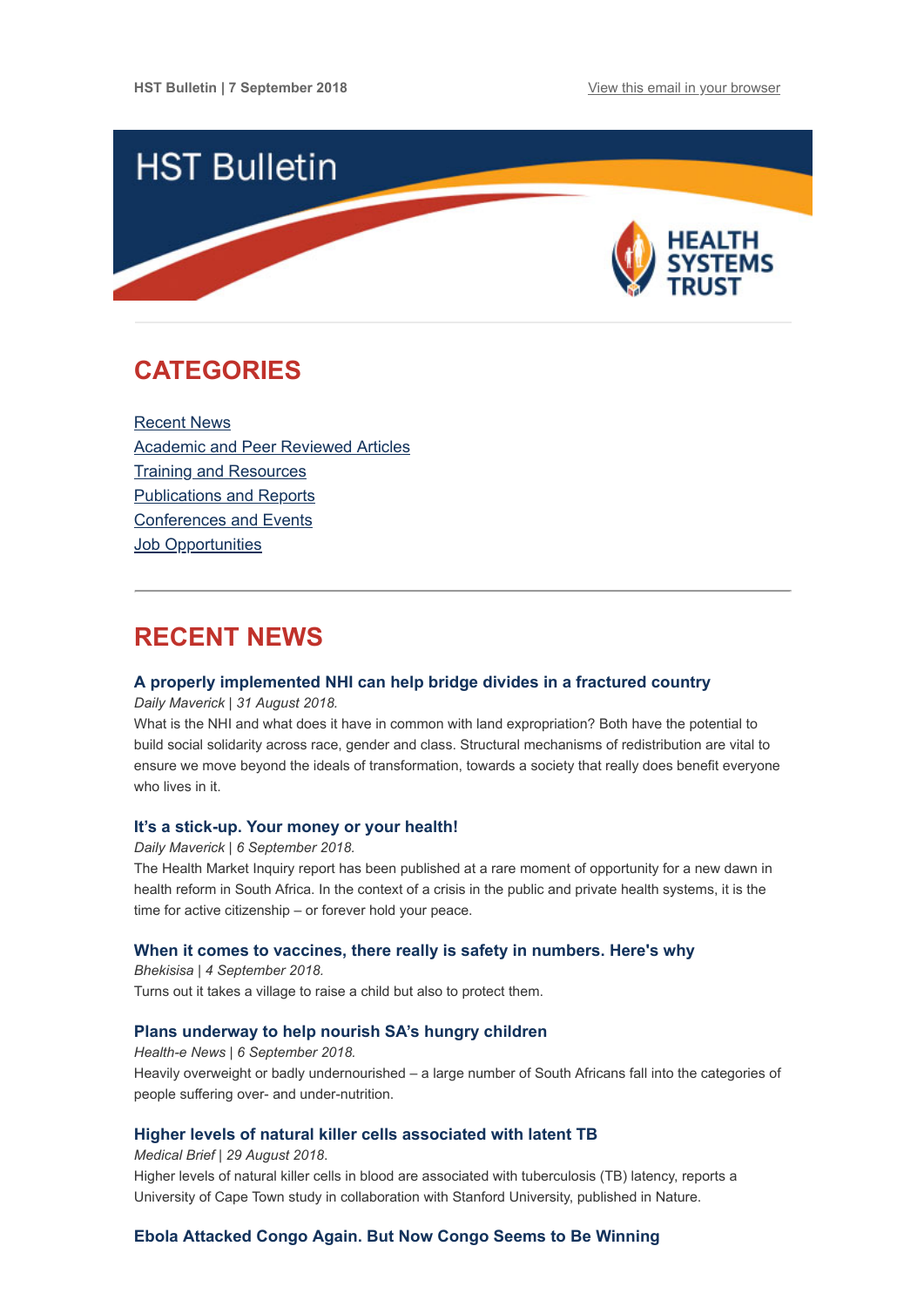#### *New York Times | 2 September 2018.*

New cases are dropping sharply, vaccination is going well and schools are about to open. But it is too soon to declare victory, experts said.

#### **[Obituary: Bongani Mayosi](https://www.thelancet.com/journals/lancet/article/PIIS0140-6736(18)31857-9/fulltext)**

*The Lancet | 1 September 2018.*

Cardiologist Bongani Mayosi was, according to the South African Parliament, "one of the finest brains and passionate health experts who still had so much more to offer the nation".

**[\(Return to Top\)](#page-0-1)**

# <span id="page-1-0"></span>**ACADEMIC AND PEER REVIEWED ARTICLES**

#### **[Missing knowledge of gendered power relations among non-governmental](https://bmcinthealthhumrights.biomedcentral.com/articles/10.1186/s12914-018-0172-4) organisations doing right to health work: a case study from South Africa**

*BMC International Health and Human Rights | Published: 30 August 2018.*

*Mayara Fontes Marx, Leslie London, Alex Müller*

Despite 20 years of democracy, South Africa still suffers from profound health inequalities. Gender roles and norms are associated with individuals' vulnerability that lead to ill-health. For instance, gender inequality influences women's access to health care and women's agency to make health-related decisions. This paper explores gender-awareness and inclusivity in organisations that advocate for the right to health in South Africa, and analyses how this knowledge impacts their work?

#### **[The evolution of non-communicable diseases policies in post-apartheid South Africa](https://bmcpublichealth.biomedcentral.com/articles/10.1186/s12889-018-5832-8)**

*BMC Public Health | Published: 15 August 2018.*

*Catherine Ndinda, Tidings P Ndhlovu, Pamela Juma, Gershim Asiki, Catherine Kyobutungi* Redressing structural inequality within the South African society in the post-apartheid era became the central focus of the democratic government. Policies on social and economic transformation were guided by the government's blueprint, the Reconstruction and Development Programme. The purpose of this paper is to trace the evolution of non-communicable disease (NCD) policies in South Africa and the extent to which the multi-sectoral approach was utilised, while explicating the underlying rationale for "best buy" interventions adopted to reduce and control NCDs in South Africa. The paper critically engages with the political and ideological factors that influenced design of particular NCD policies.

#### **[The influence of peer mentoring on critical care nursing students' learning](https://www.emeraldinsight.com/doi/full/10.1108/IJWHM-01-2018-0003) outcomes**

*International Journal of Workplace Health Management | Published: 2018.*

*Maureen Nokuthula Sibiya, Thembelihle Sylvia Patience Ngxongo, Somavathy Yvonne Beepat* The purpose of this paper is to explore the influence of peer mentoring on critical care nursing students' learning outcomes in critical care units.

A qualitative exploratory research design was used to conduct the study. Ten critical care nursing students were recruited from critical care units in the five private and two public hospitals. Descriptions of their experiences were gained through individual face-to-face interviews.

#### **[A Commitment to HIV Diagnostic Accuracy – a comment on "Towards more accurate](https://onlinelibrary.wiley.com/doi/full/10.1002/jia2.25177) HIV testing in sub**‐**Saharan Africa: a multi**‐**site evaluation of HIV RDTs and risk factors for false positives 'and' HIV misdiagnosis in sub**‐**Saharan Africa: a performance of diagnostic algorithms at six testing sites"**

*Journal of the International AIDS Society | Published: 31 August 2018.*

*Amy S Kravitz Del Solar, Bharat Parekh, Meaghan O'Keefe Douglas, Dianna Edgil, Joel Kuritsky, John Nkengasong*

As part of the global response to the HIV/AIDS epidemic, the U.S. President's Emergency Plan for AIDS Relief (PEPFAR) is committed to the provision of high-quality services and ensuring testing accuracy. Two recently published papers focusing on HIV testing and misdiagnosis in sub‐Saharan Africa by Kosack et al. report on evaluations of HIV rapid diagnostic tests (RDTs) and found lower than expected specificity and sensitivity on some tests when used in certain geographic locations. We take the opportunity to address concerns raised about the potential implications that these findings could have on real‐world HIV testing accuracy.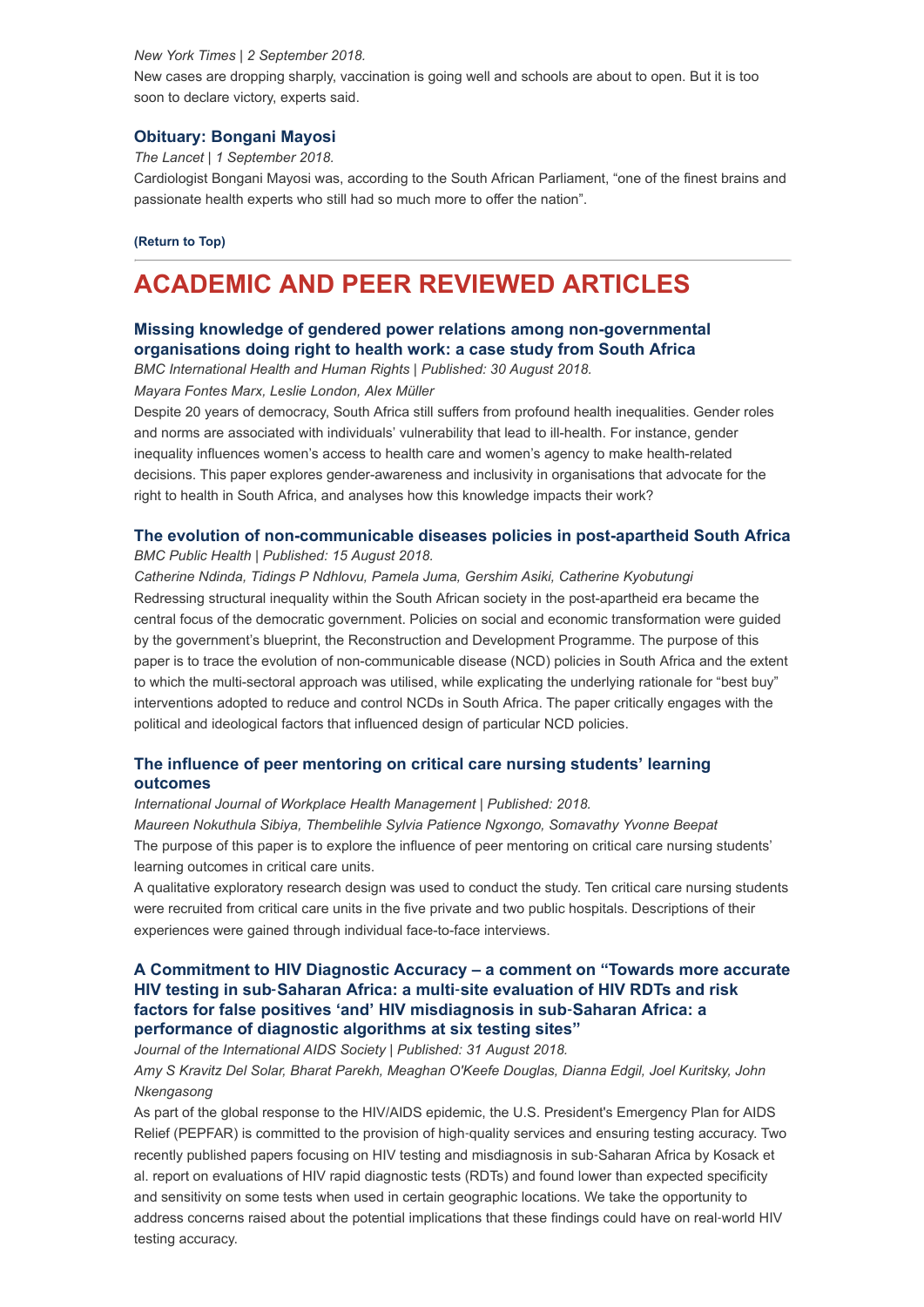#### **Qualitative assessment of facilitators and barriers to HIV programme [implementation by community health workers in Mopani district, South Africa](https://journals.plos.org/plosone/article?id=10.1371/journal.pone.0203081)** *PlosOne | Published: 30 August 2018.*

*Nireshni Naidoo, Nkosinathi Zuma, N Sellina Khosa, Gert Marincowitz, Jean Railton, Nthabiseng Matlakala, Geoffrey A Jobson, Jude O Igumbor*

South Africa has implemented a community-based HIV programme (CBHP) in its primary healthcare (PHC) re-engineering strategy that aims to improve public healthcare delivery. This CBHP is delivered by ward-based outreach teams (WBOTs); provision of community HIV services comprises an important component of this programme. We conducted an exploratory study to determine the facilitators and barriers to successful implementation of this CBHP in rural Mopani District, South Africa.

#### **[Factors associated with retention intentions among Isibindi child and youth care](https://human-resources-health.biomedcentral.com/articles/10.1186/s12960-018-0307-7) workers in South Africa: results from a national survey**

*BMC Human Resources for Health | Published: 29 August 2018.*

*Tonya R Thurman, Tory M Taylor, Johanna Nice, Brian Luckett, Myra Taylor, JD Kvalsvig* Child and youth care workers (CYCWs) are a crucial and growing component of South Africa's national response to HIV and AIDS and other issues affecting children and families. CYCWs use the communitycentred Isibindi model of care to reach the most vulnerable with key services including psychosocial, health, economic and education support. Like others in similar professions, they may be at risk for occupational challenges affecting retention.

#### **[Influence of the WHO framework convention on tobacco control on tobacco](https://bmcpublichealth.biomedcentral.com/articles/10.1186/s12889-018-5827-5) legislation and policies in sub-Saharan Africa**

*BMC Public Health | Published: 15 August 2018.*

*Jennifer P Wisdom, Pamela Juma, Beatrice Mwagomba, Catherine Ndinda, Clarisse Mapa-Tassou, Felix Assah, Misheck Nkhata, Shukri F Mohamed, et al*

The World Health Organization's Framework Convention on Tobacco Control, enforced in 2005, was a watershed international treaty that stipulated requirements for signatories to govern the production, sale, distribution, advertisement, and taxation of tobacco to reduce its impact on health. This paper describes the timelines, context, key actors, and strategies in the development and implementation of the treaty and describes how six sub-Saharan countries responded to its call for action on tobacco control.

#### **[Repositioning Africa in global knowledge production](https://www.thelancet.com/journals/lancet/article/PIIS0140-6736(18)31068-7/fulltext?code=lancet-site)**

*The Lancet | Published: 30 August 2018.*

*Sharon Fonn, Laban Peter Ayiro, Philip Cotton, Adam Habib, Peter Mulwa Felix Mbithi, Alfred Mtenje, PhD Barnabas Nawangwe,Eyitope O Ogunbodede, et al*

Sub-Saharan Africa accounts for 13·5% of the global population but less than 1% of global research output. In 2008, Africa produced 27 000 published papers—the same number as The Netherlands. Informed by a nuanced understanding of the causes of the current scenario, we propose action that should be taken by African universities, governments, and development partners to foster the development of research-active universities on the continent.

**[\(Return to Top\)](#page-0-1)**

# <span id="page-2-0"></span>**TRAINING AND RESOURCES**

#### **[Primary Healthcare Standard Treatment Guidelines and Essential Medicines List](http://www.health.gov.za/index.php/standard-treatment-guidelines-and-essential-medicines-list/category/285-phc) (2018)**

#### *National Department of Health | September 2018.*

Strengthening Primary Healthcare services is a priority of the Department of Health and a critical component of this process is to ensure equitable access to effective and safe medicines at all primary health care facilities. [Minister of Health, Dr Aaron Motsoaledi is] proud to present this sixth edition of the Primary Health Care Level Standard Treatment Guidelines and Essential Medicines List.

**[\(Return to Top\)](#page-0-1)**

# <span id="page-2-1"></span>**PUBLICATIONS AND REPORTS**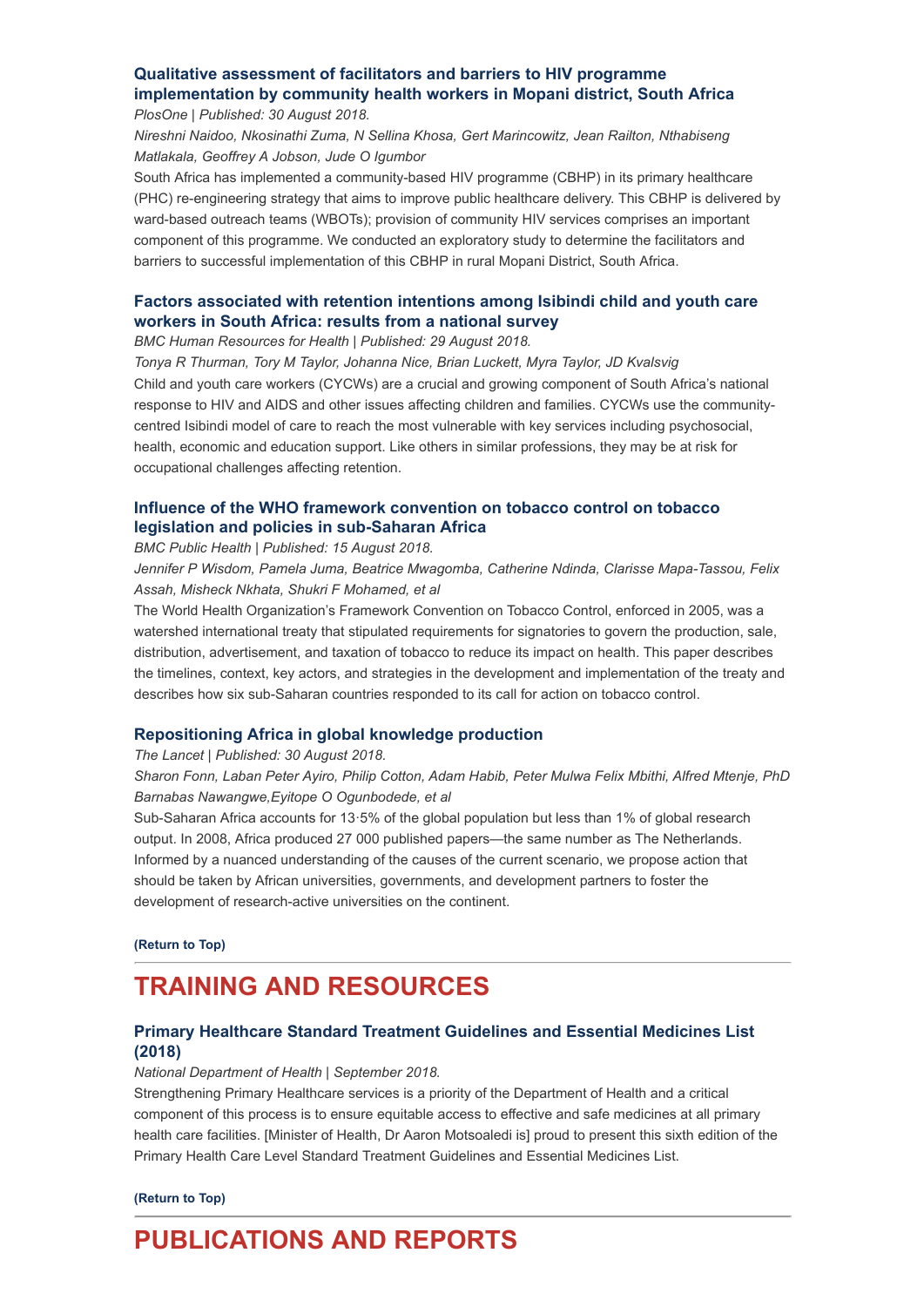#### **[Mental Health Atlas 2017](http://www.hst.org.za/publications/NonHST%20Publications/WHO%20Mental%20Health%20Atlas%202017.pdf)**

*World Health Organisation | 6 June 2018.*

 WHO's Mental Health Atlas 2017 reveals that although some countries have made progress in mental health policy-making and planning, there is a global shortage of health workers trained in mental health and a lack of investment in community-based mental health -based mental health facilities.

#### **[Crossing the Global Quality Chasm: Improving Health Care Worldwide](http://nationalacademies.org/hmd/Reports/2018/crossing-global-quality-chasm-improving-health-care-worldwide.aspx)**

*The National Academies of Sciences, Engineering, and Medicine | 28 August 2018.*

With support from 7 sponsors, the National Academies of Sciences, Engineering, and Medicine undertook a study to examine the global impacts of poor-quality health care and to recommend ways to improve quality while expanding UHC, particularly in low-resource areas. The resulting report, Crossing the Global Quality Chasm: Improving Health Care Worldwide, builds on the work of the landmark 2001 Institute of Medicine (IOM) report Crossing the Quality Chasm by calling attention to the gaps in health care quality that still remain globally and suggesting approaches to bridge them.

**[\(Return to Top\)](#page-0-1)**

### <span id="page-3-0"></span>**CONFERENCES AND EVENTS**

**[2nd International Workshop on HIV Adolescence](http://www.virology-education.com/event/upcoming/2nd-adolescence-workshop/)**

10-12 October 2018 Cape Town, South Africa

#### **[HIV Research for Prevention \(HIVR4P 2018\)](http://www.hivr4p.org/)**

21-25 October 2018 Madrid Marriott Auditorium Hotel, Madrid, Spain

**[Universal Health Congress](http://www.uhmhcongress2018.net/)** 12-14 December 2018 Valletta, Malta

**[\(Return to Top\)](#page-0-1)**

### **JOB OPPORTUNITIES**

Please click on the job title for more information.

**[CSVR: Psychosocial Professionals](http://www.ngopulse.org/opportunity/2018/08/31/psychosocial-professionals)** Closing Date: 11 September 2018

**[African Disability Alliance: 2x Vacancies](http://www.ngopulse.org/opportunity/2018/09/05/african-disability-alliance-2x-vacancies)** Closing Date: 17 September 2018

**[Lambano Sanctuary: Hospital Case Manager](http://www.ngopulse.org/opportunity/2018/09/03/hospital-case-manager)** Closing Date: 3 October 2018

**[\(Return to Top\)](#page-0-1)**



*Copyright © 2018 HEALTH SYSTEMS TRUST, All rights reserved.*